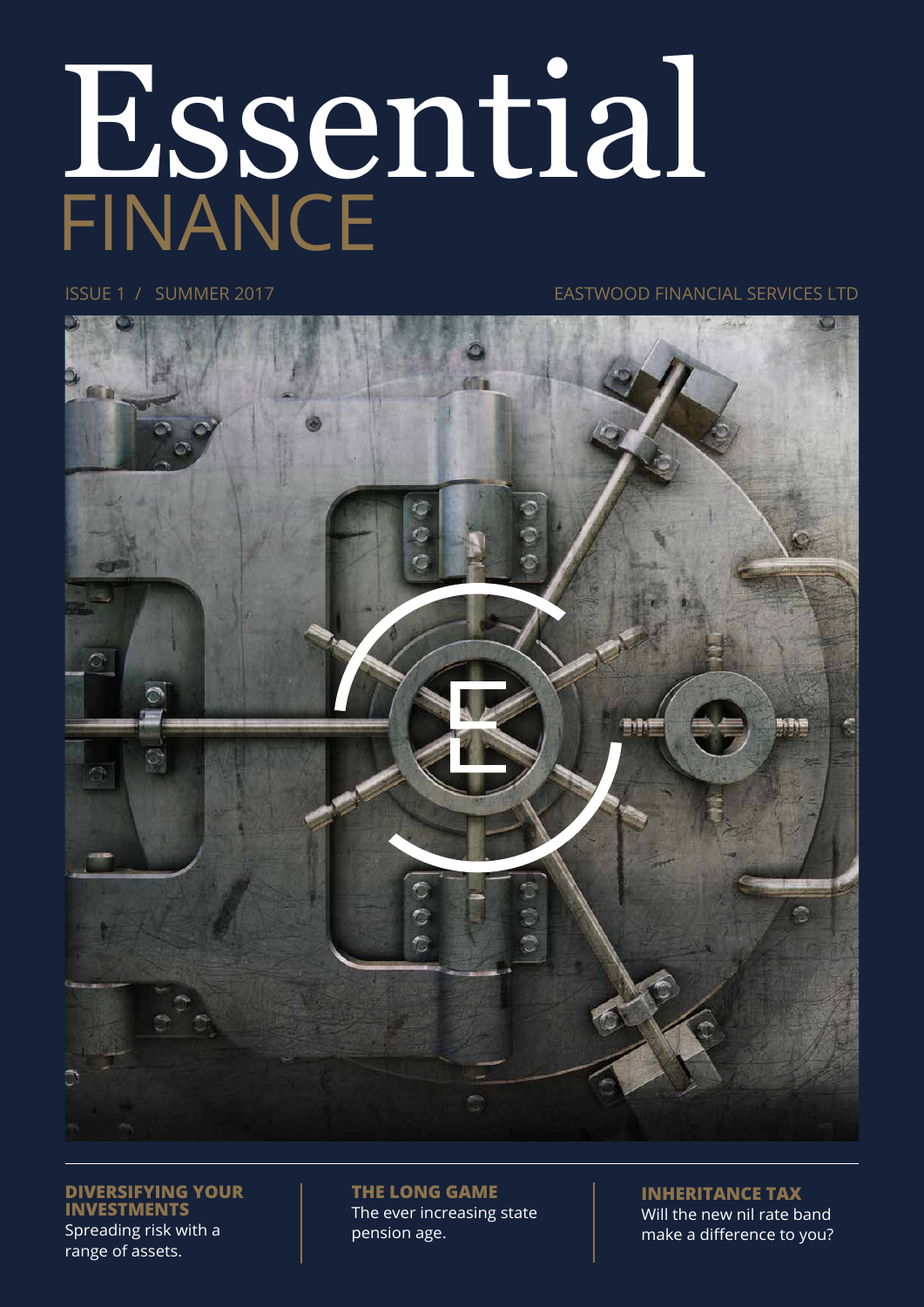## **Contents**

#### **03 Focussing on your future**

Review your financial planning on a regular basis.

#### **04 All the fine things**

A personal service, designed to protect your prized possessions.

#### **05 Diversifying your investments**

Spreading risk with a range of assets.

#### **06–07 Budget tax changes**

Are they set for a comeback? Plus company cars, dividend allowance and higher rate tax.

#### **08 Think before phasing retirement**

Is gradual retirement a good thing?

#### **09 The long game**

The ever increasing state pension age.

#### **10 Lifetime ISA**

The new alternative to the traditional ISA.

#### **11 Inheritance tax**

Will the new nil rate band make a difference to you?

**12 News** A round up of events.





#### **Welcome to the new Eastwood Financial Services magazine.**

In this first edition we'll look to cover key topics relevant in the world of finance and life planning.

We understand that financial matters for both private and business clients can seem a complex and daunting task, and as trusted advisers for over 25 years, it's our

responsibility to help our clients understand what is available and how it can be applied to suit their individual life situation.

As a long standing business we are conscious that time moves on and couldn't ignore the fact that our current look had become outdated and perhaps didn't represent all we had to offer today.

So we've been working behind the scenes to give our business a rebrand! To achieve this, we invested in some advice of our own, from a local business of branding experts. After all, no matter how proficient we are in our field, there are just some things that need an expert eye.

On behalf of the whole team at Eastwood Financial Services we hope you enjoy our new look and content, tailored to you, our valued clients. I'd love to hear your feedback and if there is anything in this issue that piques your interest, please don't hesitate to get in touch with us.

Karen

**Karen Wynard Managing Director**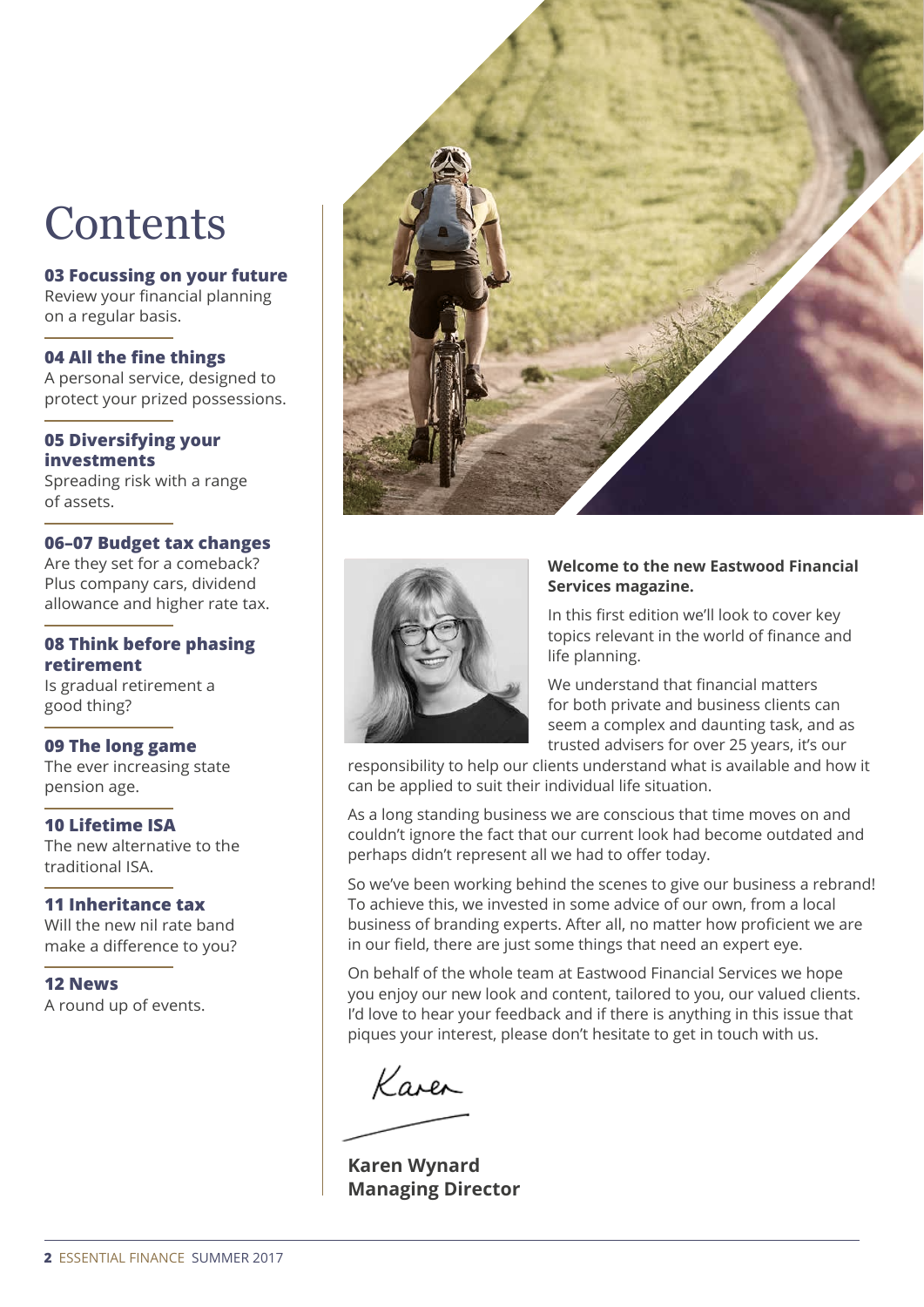

# Focussing on your future

Several important changes to tax and benefits were introduced at the beginning of 2017. It makes sense to review your financial planning regularly to make sure it's still fully effective. After all, last year's sensible strategy could be this year's tax trap.

### **DISCIPLINED PLANNING**

It's a good idea to check your investment portfolio at predetermined intervals. This is preferable to looking at it almost daily when markets are soaring or falling through the floor, as those are just the times when your emotions can override your good intentions to be a long term investor.

You will get more out of these reviews if you make a short list of what you want to discuss, to supplement our agenda. You can start with basic things like checking your use of the current ISA

allowance. This tax year there have been two important developments to ISAs: first and most important, there has been a big increase in the annual amount you can invest in ISAs, now £20,000 – up from £15,240.

### **EFFICIENT SAVING**

The other big change is the introduction of the new Lifetime ISA or LISA (see Budget tax changes – set for a comeback? pg6). You can start with one if you are between the ages of 18 and 40 and you can either use it for buying a first home worth up to £450,000 or leave it to be drawn till you are 60. The good news is that the contribution (up to £4,000 each tax year) qualifies for the equivalent of basic rate tax relief.

Reviews can prompt you to consider some of those things that sometimes get left undone – such as your will, which might still need

to be arranged or updated. Or perhaps there is a lasting power of attorney that has not been progressed or a life assurance policy that should be placed under trust. Life has a habit of springing unpleasant surprises on us when least expected.

*The Financial Conduct Authority does not regulate tax advice. The value of tax reliefs depends on your individual circumstances. Tax laws can change. The Financial Conduct Authority does not regulate will writing and some forms of estate planning.*

*The value of your investment can go down as well as up and you may not get back the full amount you invested. Past performance is not a reliable indicator of future performance. Investing in shares should be regarded as a long-term investment and should fit with your overall attitude to risk and financial circumstances.*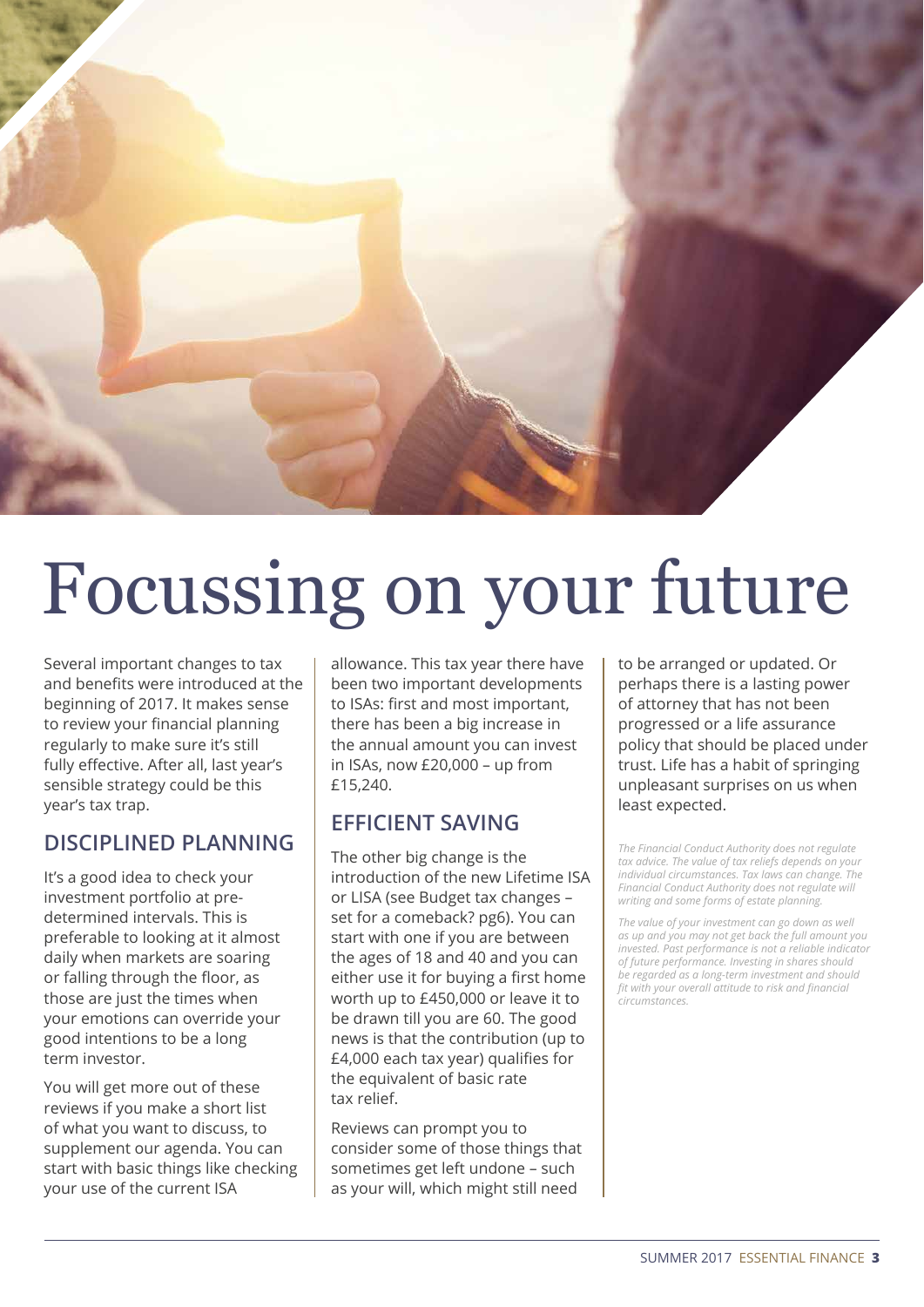*Our years of experience mean we are well-placed to find the right protection for clients, however complex their requirements. We work hard to build trusted relationships and only work with insurers who deliver an exceptional claims service.*

> **WAYNE JOHNSON DIRECTOR**

# All the fine things...

**When it comes to the finer things in life, you want to make sure that your personal effects are adequately protected.** 

Sourcing the appropriate insurance for your prized possessions can be a worrying prospect. With such a wide range of options available it is important to make a well informed decision.

We're delighted to introduce Eastwood Private Clients, a specialist division of our sister company Eastwood and Partners who work with a panel of hand picked specialist insurers to provide bespoke buildings and contents cover for high net worth individuals in the UK and overseas.

Specialist account handlers are with you every step of the way providing a personal and discreet service, from the initial meeting, through to making a claim.

The portfolio includes:

### **HOUSEHOLD**

From mansions, stately homes and converted chapels to properties with underground shooting galleries and discos,

Eastwood Private Clients offers a bespoke service for household cover which usually begins with a home visit.

### **COLLECTIONS**

Including works of art, jewellery, antiques, wines or designer bags.

The experience and passion of Eastwood Private Clients means that they are ideally placed to source the best bespoke cover for your most valued possessions.

### **BLOODSTOCK**

Many clients of Eastwood Private Clients own or part-own racehorses therefore the team has an excellent understanding of the industry and the sport to provide specialist advice and cover.

### **YACHTS**

From small pleasure boats to super yachts, Eastwood Private Clients will find the right cover at the right premium. The team understands that having this

protection in place is crucial to your enjoyment on the water.

### **MOTOR INSURANCE**

Eastwood Private Clients understands that insuring numerous cars can be timeconsuming and complex therefore obtaining insurance for a fleet of vehicles under one policy can make life much easier to manage.

Classic cars need to be properly protected should the worst happen. The panel of hand picked insurers have been chosen for their specialist knowledge in providing cover for all types of prestige, performance and highvalue vehicles.

**If you are looking for a highly personalised and specialist service for your prized possessions, contact Eastwood Private Clients on 01484 820022.** 

*Eastwood Private Clients Ltd is an appointed representative of Eastwood & Partners Ltd which is authorised and regulated by the Financial Conduct Authority.*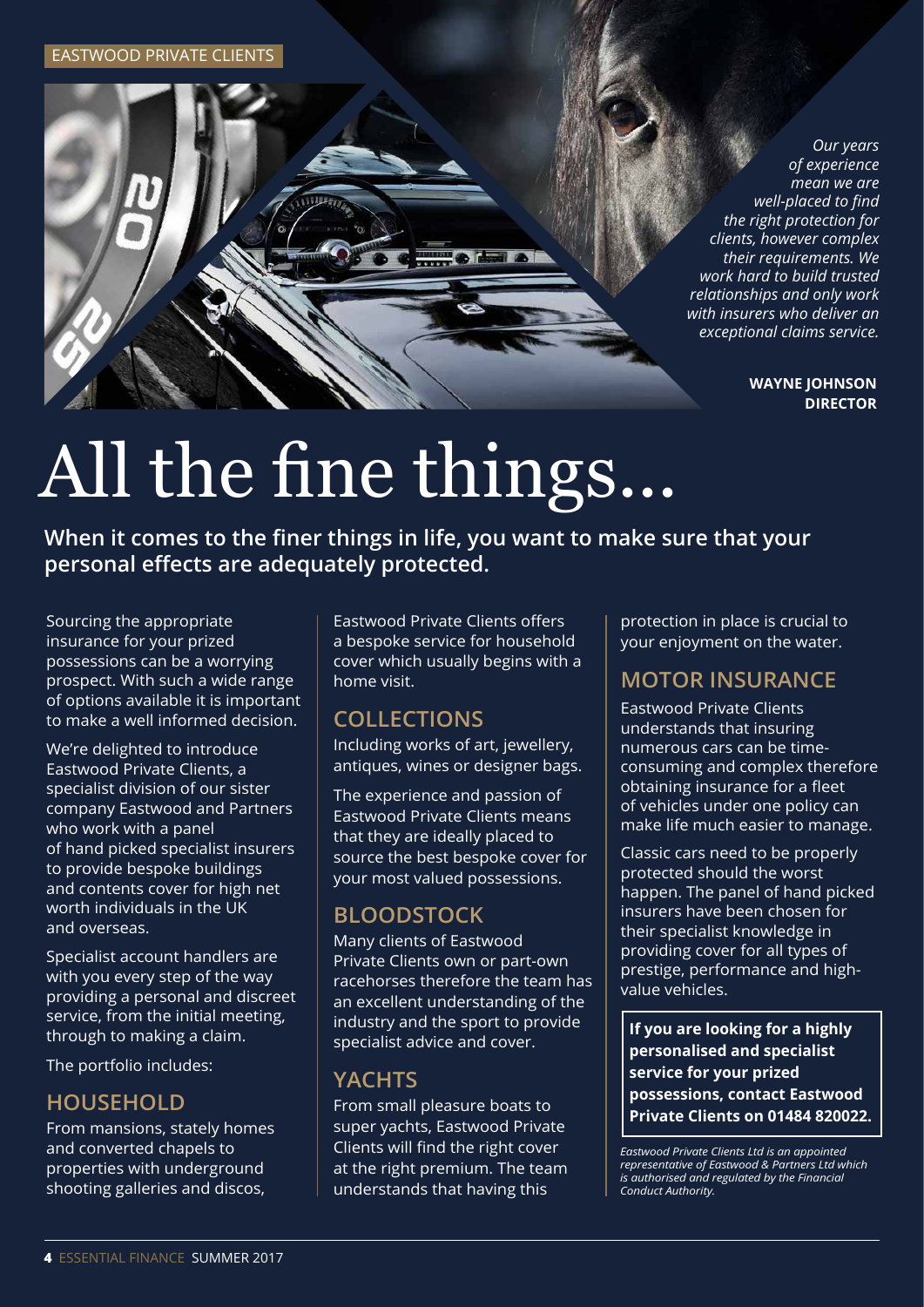# Diversifying your investments

**"The only indisputable truth that the past teaches us is that the future will always surprise us – always!"** 

This quotation is from what the highly successful investment guru Warren Buffet has described as "by far the best book on investing ever written". The author was a university lecturer called Benjamin Graham – someone who Buffet acknowledges was one of his early mentors.

We have seen how unexpected events can impact on investment markets – with Brexit, Donald Trump's election to the US Presidency, the run up to the French Presidential polls and Theresa May calling a surprise UK general election.

With the lesson of uncertainty in mind, how can we arrange our investments to cope with future uncertainty? Another very successful investor, Sir John Templeton, who was "arguably the greatest global stock picker of the century," according to Money Magazine, said that "to avoid having all your eggs in the wrong basket at the wrong time, every investor should diversify".

### **WHAT IS DIVERSIFICATION?**

The aim of diversification is to create a set of investments – a portfolio – that includes a range of types of assets that will behave in different ways whenever events occur.

So as an extreme example, if you were to invest all your money in the shares of a single company, the risk would be very high. You would do really well if it prospered, and really badly if it encountered difficulties. But by investing in several different companies – preferably in different industries and economies – you would reduce the risk. When some shares might disappoint, others could be doing well and the risk would be much lower.

Of course, in worldwide booms and recessions almost all companies in all markets will move together – at least to some extent. In the 2008/09 crash, most markets turned sharply downwards, while in the subsequent years, there has been a general if sometimes uneven recovery.

A sound strategy, therefore, is to diversify into a range of other assets as well as shares, in particular bonds and cash. Bonds are fixed interest investments like gilts (loans to the UK government) and corporate bonds (loans to companies). These types of assets are less volatile than shares: they lose less value than shares when times are tough and may even grow at such moments. But the scope for growth from bonds and cash is normally rather less than from shares – although this is by no means always the case.

### **RISK VS REWARD**

The more you are prepared to take on risk, the more you should expect to be rewarded for it - at least in the longer term - although this is not guaranteed. Likewise, where you are not likely to lose money, the returns are mostly relatively low. Cash, for example, is currently generating very low returns, especially after taking into account tax and inflation. And the position is much the same for short-dated bonds (i.e. where the capital is due to be redeemed in less than five years).

At the core of your portfolio is likely to be equity funds that hold shares in a range of different companies, as well as bond funds that hold government and corporate fixed interest investments. The mix will depend on your ability to cope financially – and also psychologically – with fluctuating markets. But there are other types of assets that can provide diversification. Property funds do not necessarily move in line with either shares or bonds. Nor generally do commodities and absolute return funds (where the managers aim to provide positive returns in all market conditions – at least in the medium term).

Working with you to decide the right mix of investments to meet your aims and approach to risk is at the centre of what we do.

*The Financial Conduct Authority does not regulate tax advice. Tax laws can change. The value of your investment can go down as well as up and you may not get back the full amount you invested. Past performance is not a reliable indicator of future performance. Investing in shares should be regarded as a long term investment and should fit with your overall attitude to risk and financial circumstances.*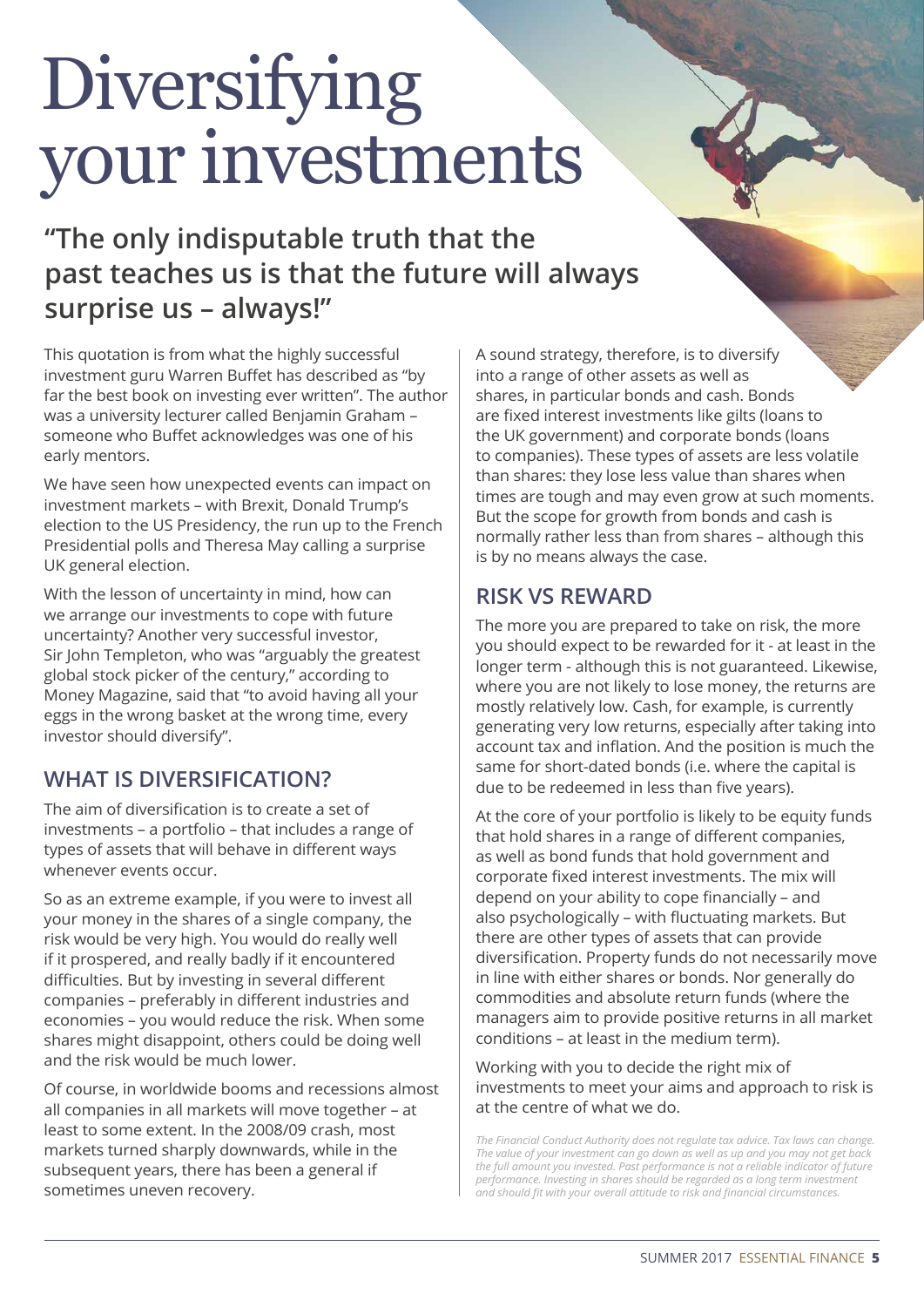## Budget tax changes: set for a comeback?

**The Spring Budget contained a few surprises, but came before the big surprise – a snap election.** 

Mr Hammond's first and last March Budget was a relatively low-key affair. Once the general election was announced, its profile shrunk even lower, as most proposals were shelved.

In theory, from now on there will be Autumn Budgets each year, with the first of the new breed due later this year. However, despite the general election muddying the waters, there are still some measures to bear in mind.

## Company cars: two turns of the screw

If you have a company car, the new tax year brought two pieces of bad news. Firstly, in most instances there was a 2% increase in the car benefit rate – the percentage applied to the car's list price to calculate its taxable benefit. Because the 2% was almost universal, the highest proportionate tax increases were for the lowest emission vehicles. Secondly, if your company car is part of a salary sacrifice arrangement, then be warned that when you change cars (or April 2020 if earlier), you will be taxed on the salary forgone unless the taxable value of your car is higher.

#### **ANTHONY FLOWERS**

*A healthy financial future benefits from early planning. The earlier you begin, the better.*

# Early birds

**As financial advisers we always advocate planning early for financial matters, in particular tax.** 

This is especially important during times of uncertainty. Planning early gives your adviser sufficient time to gather all the relevant information about your circumstances and how any upcoming economic or political changes might affect you. It also offers the luxury to play out different scenarios to understand your aspirations and carefully guide you towards them.

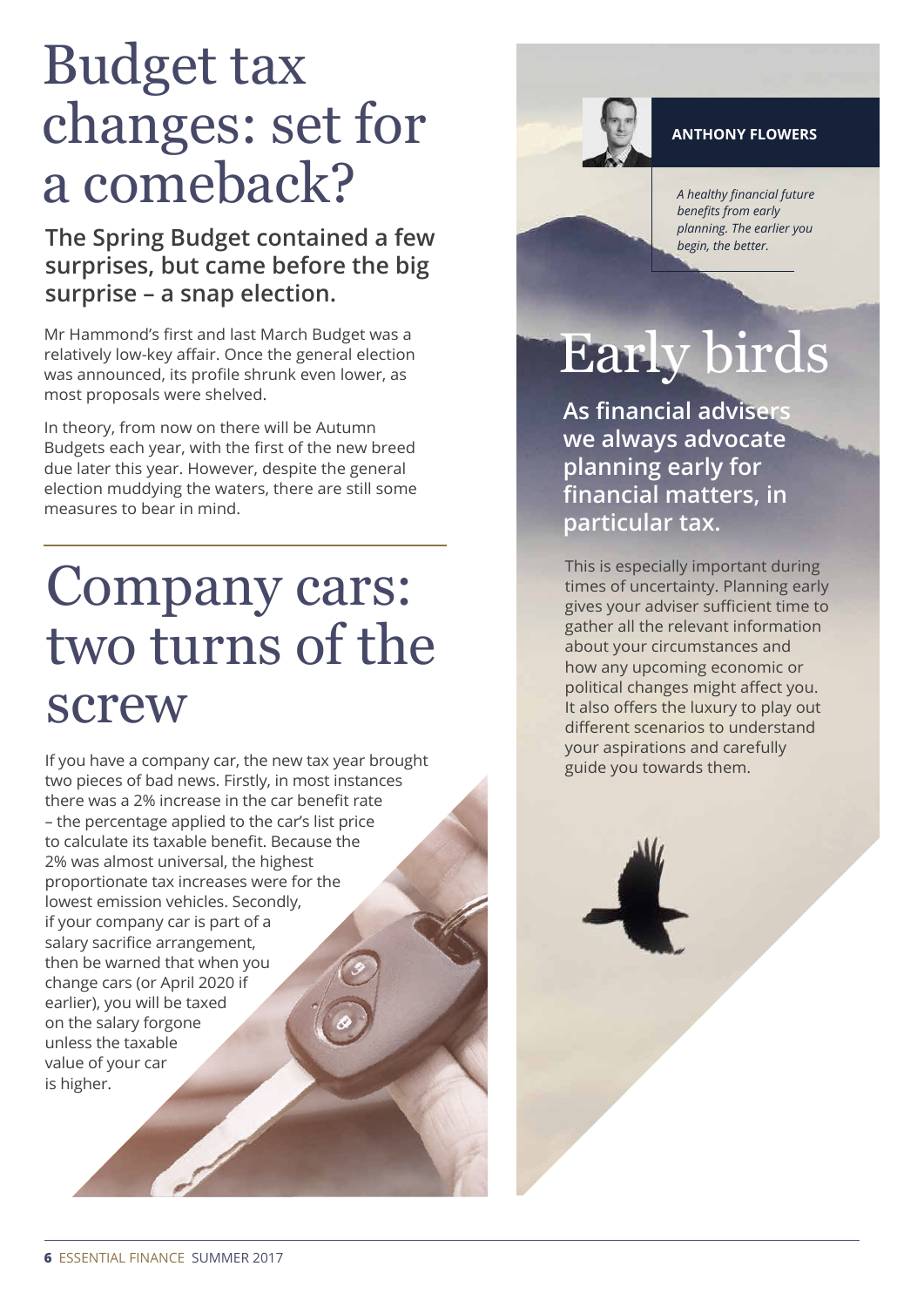# Dividend allowance

The £5,000 dividend allowance, introduced by George Osborne, was represented as a tax reduction for many people, but was aimed at raising extra tax. The tax rates on dividends above the allowance were increased to claw back revenue from small business owners, who sidestep national insurance contributions (NICs) by operating through companies.

In March Mr Hammond said that the dividend allowance would be cut to £2,000 from 2018/19. This would have been the biggest Budget tax raising measure, but in the frenetic end of parliament period the necessary legislation was dropped. The Chancellor had also looked for more money from sole traders and partnerships by proposing to raise class 4 NICs by 1% in 2018/19 and again in 2019/20.

However, backbench opposition to this measure meant it was withdrawn even before reaching the Finance Bill. Given the underlying aim to make the tax and NIC system more consistent, this is very unlikely to be the end of that story.

The dividend allowance cut, which is expected to be reinstated, was aimed at shareholder directors but it has wider ramifications. Far more ordinary investors would find themselves paying tax on their dividends with the allowance at only £2,000. For example, at current average UK FTSE 100 stock market dividend yields, about £57,500 of shares will produce £2,000 of dividends.

If you had thought stocks and shares ISAs were becoming a waste of time, the potentially lowered dividend allowance (and new £20,000 ISA contribution limit) should prompt a re-think.



# Higher rate income tax threshold

Mr Hammond confirmed the goal of a £50,000 higher rate income tax threshold by 2020/21, but gave no indication of how this will be reached. He left untouched last year's legislation raising the threshold for 2017/18 to £45,000 (other than for certain income in Scotland). The benefit of this £2,000 increase may not be as significant as it first appears, as the upper limit for class 1 employee and class 4 NICs has also risen by £2,000. So a saving of £400 in tax could be offset by a near £200 NICs increase.

As with the likely dividend allowance change, the higher rate threshold is a reason to revisit the opportunities presented by independent taxation if you are married or in a civil partnership. At present a couple can – in theory, at least – enjoy a £45,000 annual income with no tax liability if they have the right type of income in the right hands.

*The Financial Conduct Authority does not regulate tax advice. The value of your investment can go down as well as up and you may not get back the full amount you invested. Past performance is not a reliable indicator of future performance. Investing in shares should be regarded as a long-term investment and should fit in with your overall attitude to risk and financial circumstances.*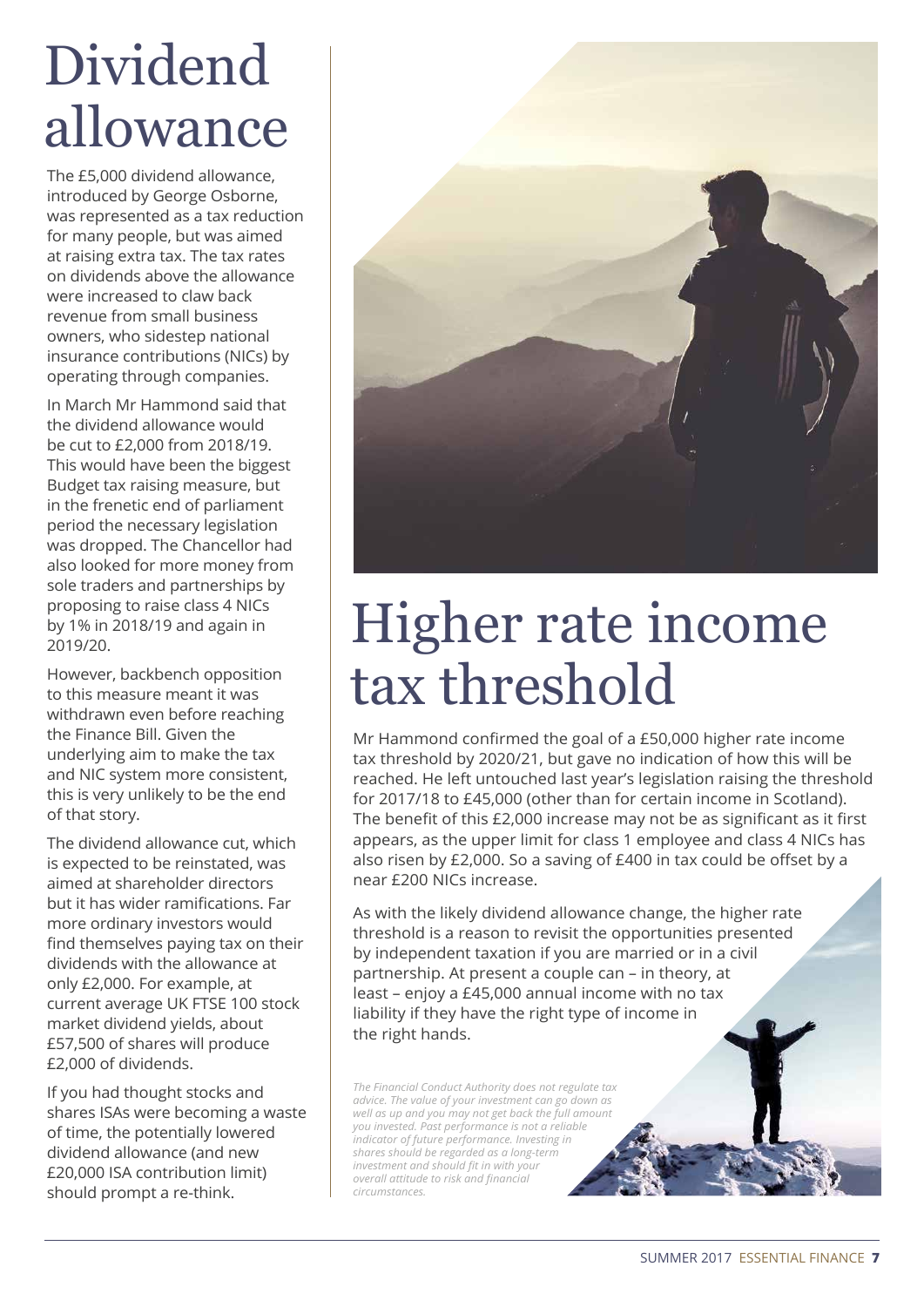

# Think before phasing retirement

#### **If you are planning to retire gradually, the Chancellor is making things more difficult.**

"Simplification" was once a word applied to the reform of pensions taxation. These days, with a nod to the past, pension experts talk about "complification" instead. What started out as relatively straightforward in 2006 has become fiendishly complex as successive Chancellors have attempted to reduce the expense of pension tax reliefs. For 2015/16 their cost was estimated at £38,200 million – a tempting target for the Treasury scissors.

Before the election put a stop to the legislation, the latest example of complification was to have been April's reduction in the money purchase annual allowance (MPAA) from £10,000 to £4,000. The cut was supposed to prevent tax relief on recycled pension savings.

In practice, you could be caught by an MPAA charge if you and/or your employer contribute to a pension while you are simultaneously drawing from a money purchase pension flexibly. Should that happen, the effect is that any tax relief on money purchase pension contributions above the MPAA is clawed back via your tax return. Unrelieved pension contributions do not normally make financial sense, so falling foul

of the MPAA is best avoided. The £4,000 MPAA was meant to come into effect on 6 April 2017 and may still do so via new legislation.

### **ONGOING CONTRIBUTIONS**

Paying into and simultaneously drawing from a pension most commonly happens if you are phasing your retirement, working part time and supplementing your reduced earnings with payments from your pension. Such a strategy can be a wise course to take as it avoids the retirement cliff edge and may have tax advantages. However, it might also be a necessity if pension provision is inadequate, or retirement from full time employment comes earlier than planned.

It is usually possible to avoid triggering the MPAA if pension benefits are structured properly. However, it is vital to take advice before drawing any benefits from any money purchase pension arrangement as once the MPAA is triggered, you are subject to it throughout life.

*The value of your investment can go down as well as up and you may not get back the full amount you invested. Past performance is not a reliable indicator of future performance. The value of tax reliefs depends on your individual circumstances. Tax laws can change. The Financial Conduct Authority does not regulate tax advice.*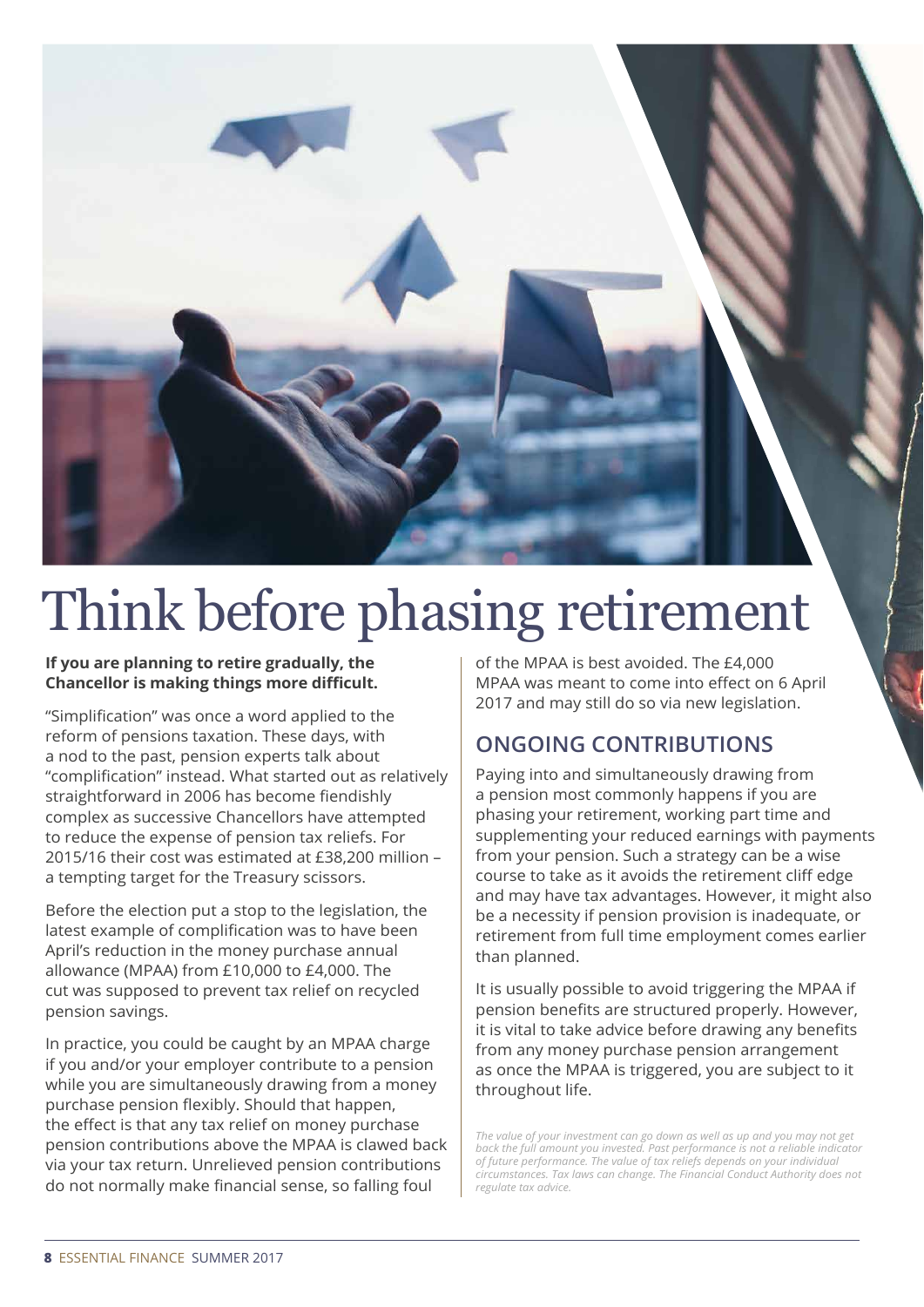# The long game

**The next increase in State Pension Age has edged nearer.**

Do you know when you will start to receive your single-tier state pension? You can use the government website (**www.gov.uk/statepension-age**) to tell you, but the answer may not be the correct one for much longer.

The Department for Work and Pensions (DWP) is due to announce shortly when the next increase in State Pension Age (to 68) will take place. Existing legislation, dating back to 2007, says that this will happen between 2044 and 2046, 18 years after the increase to age 67. However, a recently published report prepared by John Cridland for the DWP has recommended that the schedule should be brought forward by seven years to 2037-39. That would mean that if you are under 47, your State pension age will rise.

The DWP or, perhaps more accurately, the Treasury, is unlikely to contest such a moneyproposal. Looking longer term, Mr Cridland suggested that further increases should not be more than one year every ten years, unless there were exceptional circumstances. That might mean anyone born after 1988 will face a State pension age of 70. Perhaps it is time to start reviewing the adequacy of your private pension provision…

# Is that it?

In April, National Savings & Investments (NS&I) launched its new Investment Guaranteed Growth Bond, which was originally announced by the Chancellor in last year's Autumn Statement. The Bond has a three-year term and a (taxable) fixed interest rate of 2.2%. In the current low rate environment that counts as a market-leading rate, but the investment limit is just £3,000. Ironically, NS&I's launch date coincided with the Office for National Statistics publication day for the March inflation numbers. These showed the Consumer Prices Index running at 2.3% and the Retail Prices Index at 3.1%, both above the rate NS&I were offering…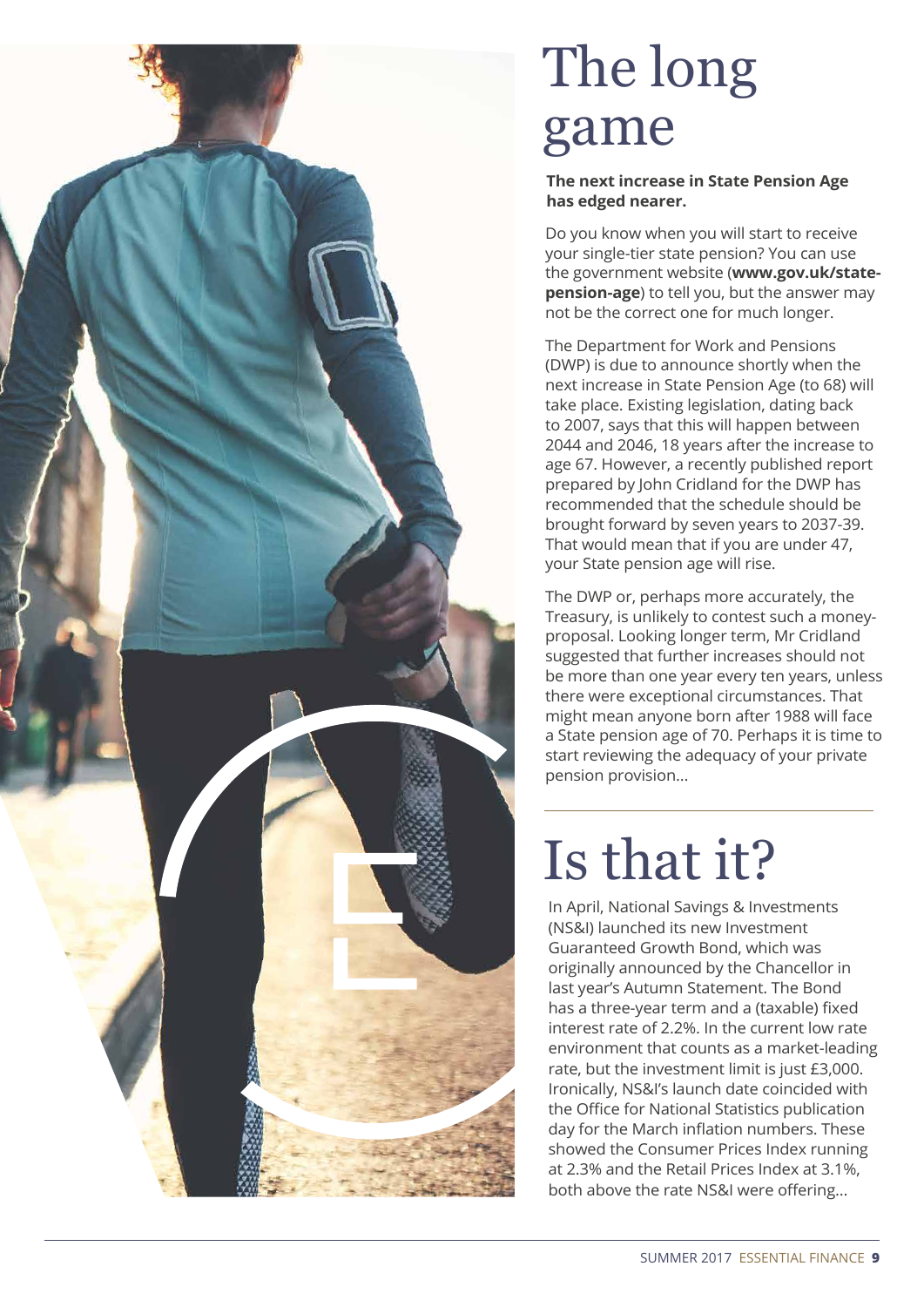# ISA family grows again

### **6 April marked the launch of the Lifetime ISA, an important addition to the ISA family.**

The latest innovation to the Individual Savings Accounts (ISA) is the Lifetime ISA, which inevitably has become known as the LISA. This new addition could be very attractive for certain investors.

ISAs used to come in two varieties: cash ISAs and stocks and shares ISAs. Now, depending on how you count, there are up to seven different types of ISA.

### **THE LISA FEATURES**

The LISA is significantly different from her siblings. A quick look at her main features reveals:

**• You can only open a LISA if you are aged under 40 and at least 18.**

**• The maximum contribution is £4,000 a tax year, which counts towards your overall £20,000 ISA contribution limit.**

**• The government tops up any LISA contributions made before age 50 with a 25% bonus: if you contribute the maximum £4,000, you will gain a £1,000 top-up.** 

**• As with all ISAs, any gains and income accumulate free of UK tax during the investment period.**

**• With very limited exceptions, any withdrawal you make from a LISA will be subject to a flat 25% penalty unless it is made:** 

**- once you have reached age 60; or** 

**- to help finance a home valued at up to £450,000, at least 12 months after the LISA was opened.** 

Up until 5 April 2018, funds held in a Help to Buy ISA can be transferred to a LISA and gain the 25% bonus. However, any contributions to the Help to Buy ISA made after 5 April 2017 will count towards the LISA's contribution limit, and the overall ISA contribution limit.

The government left it late in the day to introduce the necessary LISA legislation, with the result that to date only a handful of LISAs have been launched. More are due to emerge in coming months – both cash and stocks and shares types.

### **MAKING THE RIGHT CHOICES**

Whether a LISA is the right choice for you depends upon your personal circumstances. The 25% government bonus may look attractive, but a taxrelieved pension contribution will often be the better option if your focus is on retirement rather than your first home purchase. The LISA might not be the best choice if you forgo a pension alternative that includes employer contributions that you would lose.

While the LISA has grabbed headlines as the new kid on the block, the traditional ISA was also given a boost in April with a near one third increase in the contribution limit from £15,240 to £20,000. In practice, the increase is of little benefit for cash ISAs, which accounted for nearly three quarters of all ISA contributions in 2015/16. Ultra low interest rates – National Savings & Investments Direct ISA now pays only 0.75% for example – and the personal savings allowance have both reduced the cash ISA's appeal.

On the other hand, the likely reinstatement of the election-culled plan to cut the dividend allowance from 2018/19 increases the importance of the stocks and shares ISA: even if you are a basic rate taxpayer, you could be paying 7.5% tax on some of your dividend income from next April.

*The Financial Conduct Authority does not regulate tax advice. The value of tax reliefs depends on your individual circumstances. Tax laws can change. The value of your investment can go down as well as up and you may not get back the full amount you invested. Past performance is not a reliable indicator of future performance. Investing in shares should be regarded as a long-term investment and should fit in with your overall attitude to risk and financial circumstances.*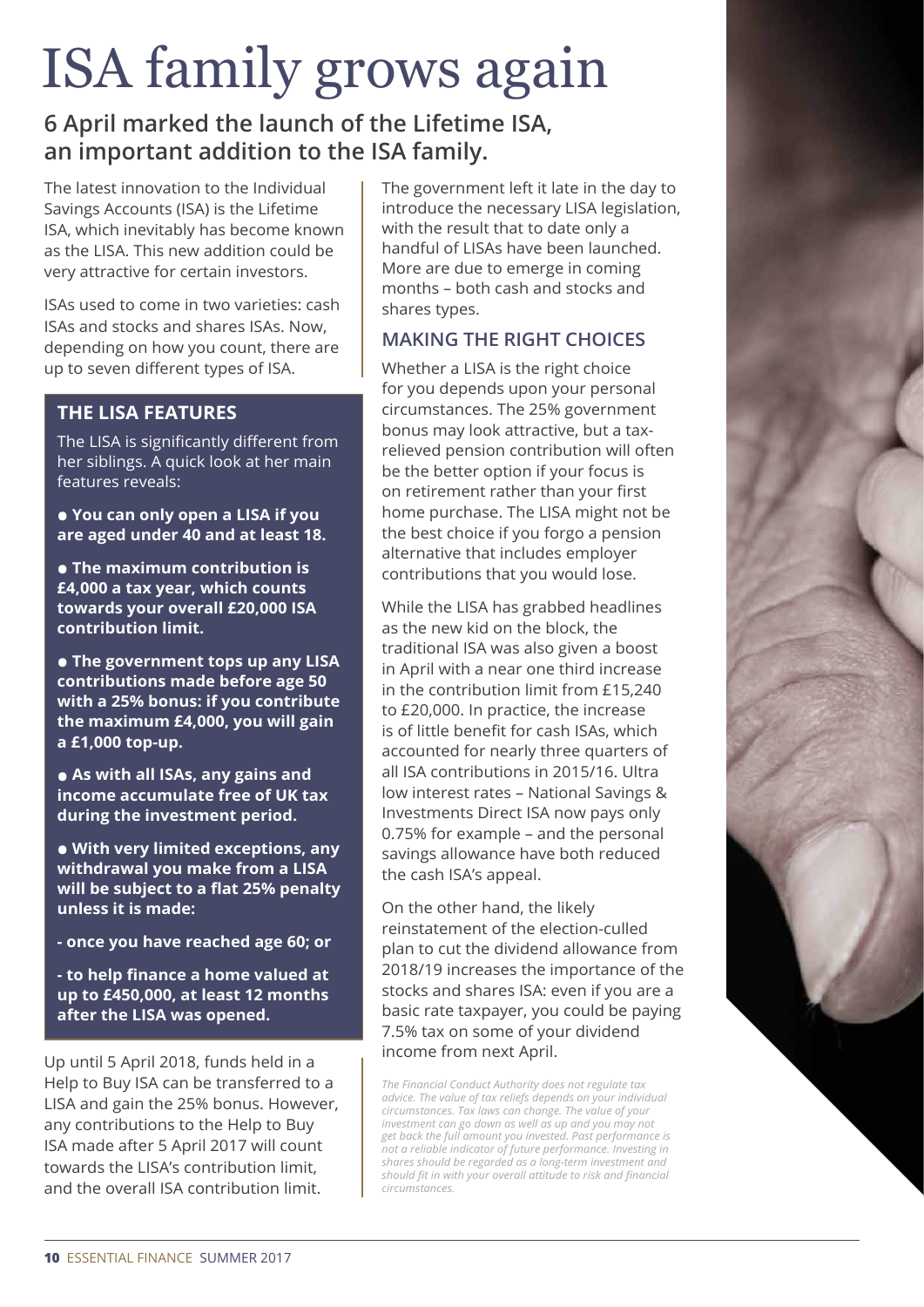# A new relief for inheritance tax

**The inheritance tax (IHT) residence nil rate band is now available, potentially cutting the IHT bill on your estate by £40,000. This new relief could be valuable for many families, especially as the general nil rate band (NRB) has been frozen until at least April 2021.**

The residence nil rate band (RNRB) finally went live on 6 April 2017 and this is how it works:

• The RNRB only applies to gifts of residential property (that have at some point been the main residence of the deceased) made on death (not during lifetime) to your 'direct descendants'. This is defined as including your children or stepchildren as well as any adopted or foster children. The RNRB will not cut your estate's IHT bill if you do not have any surviving direct descendants or if you wish to leave your home to someone who does not fall into this category, e.g. nieces, nephews or siblings. In 2017/18, the RNRB is £100,000, meaning that when added to the NRB, the total excluded from IHT for a couple amounts to a maximum of £850,000 or £425,000 per spouse/ civil partner.

• The RNRB will increase by £25,000 in each of the next three tax years, so that it reaches £175,000 in 2020/21.

• Unlike the NRB, the RNRB is not universal. Instead, it is subject to a tapering reduction of £1 for each £2 by which your estate at death exceeds £2 million. Larger estates will therefore see no benefit.

• To ensure this allowance is not lost there are some highly complicated rules where someone has downsized their home or moved into residential care.

The RNRB will result in some IHT-saving for many estates, although predictions say it will not stop the growth in IHT revenues for the government in the next few years.

#### **Example:**

Mr A dies in 2021 when the full £175,000 RNRB is available. He leaves his children a house worth £300,000 and other assets worth £190,000. The £300,000 house is worth more than the £175,000 RNRB, so his estate qualifies for £175,000 RNRB plus NRB of £325,000 = £500,000. So the total estate is covered by the aggregate nil rate bands. Any excess would be taxed at 40%.

The arrival of the RNRB means that you should review your estate planning as soon as possible to see whether any changes are necessary. For example, you may need to revise your will.

Given the complexities of the RNRB, expert advice is essential if you are to maximise the potential IHT savings.

*The Financial Conduct Authority does not regulate tax advice. The value of tax reliefs depends on your individual circumstances. Tax laws can change. The Financial Conduct Authority does not regulate will writing and some forms of estate planning.*